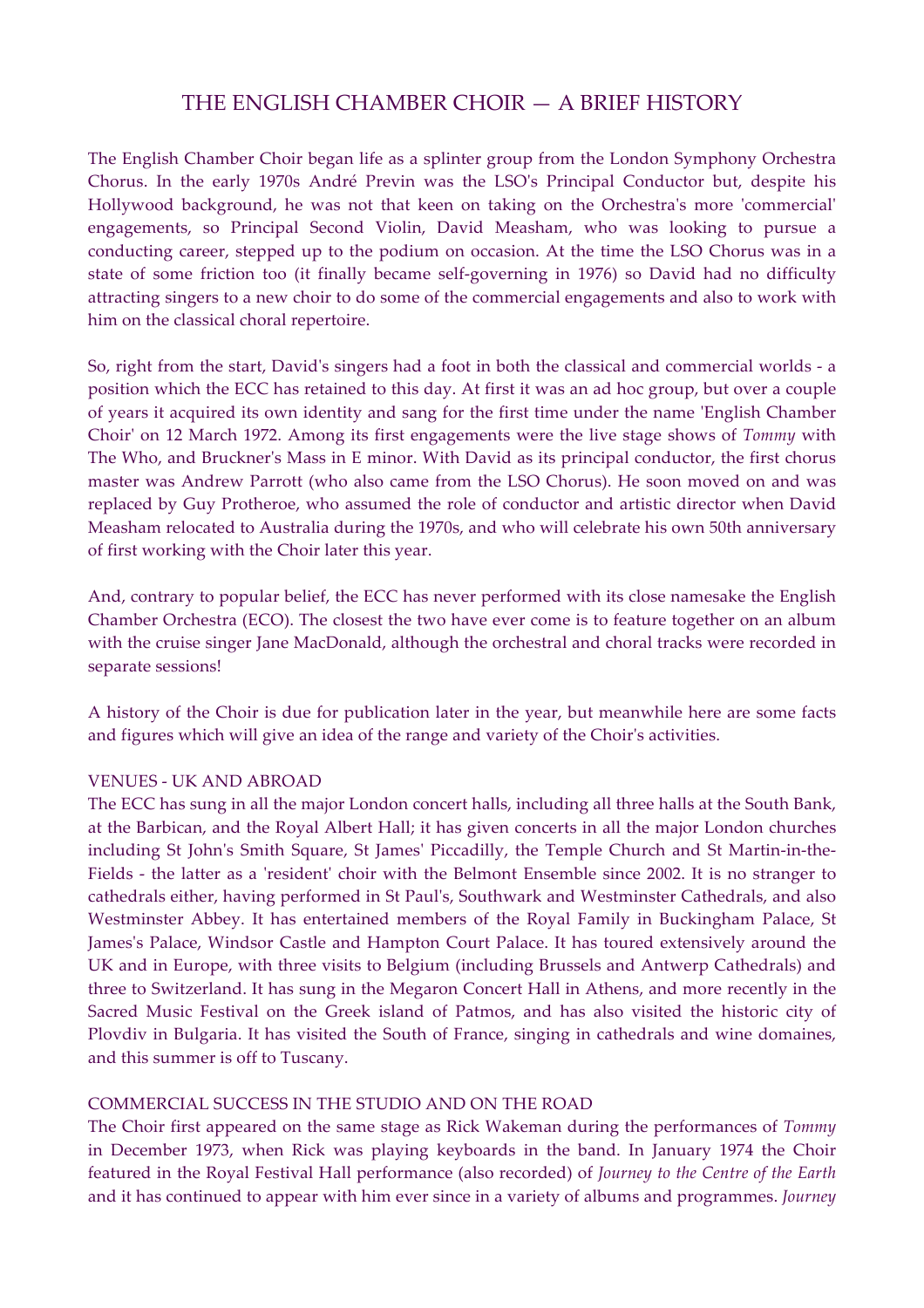has continued to crop up, with a UK 40th anniversary tour in 2014 and a supposedly 'final' concert performance at the RFH in 2019. There was also *Six Wives of Henry VIII* at Hampton Court in 2009 and a revival of the *King Arthur* album, re-recorded in Abbey Road Studios and performed live at the London O2 Centre in 2016.

Another long relationship was that with Vangelis Papathanassiou, beginning with the album *Heaven and Hell* in 1976 (also live at the RAH) and embracing several other albums before concluding with the soundtrack to Ridley Scott's Columbus film *1492: Conquest of Paradise* in 1992. Other collaborations have included recordings and live shows across the decades with numerous international artists including Black Sabbath (and the recent tribute band, Emerald Sabbath, with some of the original artists), Procol Harum, Gene Pitney, Christopher Lee, and Eric Levi (originator of the ERA project). Film and TV soundtracks include *Band of Brothers, Inspector Morse, Les visiteurs* and a commercial for Three Telecom filmed in Wookey Hole caves in Somerset. In recent years the Choir has taken part in a number of 'live music to film' performances at the RAH, including *Gladiator, Close Encounters,* several of the Harry Potter films and last year The Muppet Christmas Carol.

#### COMMISSIONS AND FIRST PERFORMANCES

The ECC does not regard itself as being at the forefront of promoting 'new' works, leaving that to some more specialist ensembles. But it has commissioned many works over the years, and also some composers have written for it without a formal commission. These include John Tavener, Ivan Moody, Christos Hatzis, Rick Wakeman, Barrington Pheloung, Paul Reade and Peter Wiegold. The ECC has introduced many works to audiences in the UK for the first time, in particular composers from Greece and the USA (including Michael Adamis, Mikis Theodorakis, James Sellars). It has also championed the revival of works from earlier times - the 17th-century monumental *Te Deum* by the Portuguese composer Teixeira at the Brighton Festival in 2012, the music of the 9th century Byzantine Abbess Kassiani (the Eastern equivalent of Hildegard of Bingen) and more recent works inspired by her, and little-known Tudor masterpieces by John Sheppard (including his *Media Vita*, another monumental work) and his contemporaries. In 2016 the ECC was the first European Choir to programme the re-discovered *Passion Week* by the Lithuanian-born Jewish-Russian composer Maximilian Steinberg - a pupil and later son-in-law of Rachmaninov.

## SINGING AND SOCIABILITY

There is an old saying that the ECC was formed in a pub (post-rehearsal)! Whether this is true or not is immaterial, but the Choir does have a special relationship with its membership and its audiences which has resulted in the combination of good music, good company and ample refreshment. In 1978 the Choir embarked on its first 'Away-Weekend', heading to Somerset where Guy's brother-in-law was vicar to a group of four parishes. The formula was compact - a concert on Saturday evening in the church, followed by supper for choir and audience afterwards and an informal cabaret. On Sunday morning there would be the usual church service, after which the Choir would entertain the local kids with a children's cantata like Horowitz's *Captain Noah*. Then there would be al fresco lunch on the vicarage lawn and ad hoc cricket, at which the singers were almost always beaten by the locals. Singers brought their families with them, local parishioners provided bed and breakfast for everyone and we know that even today some people are still in touch with their hosts from all those years ago! Over the years there were several return visits to Somerset, latterly to the village of East Coker where T.S. Eliot's ashes are interred, and also to Preston St Mary (Suffolk), Tenterden (Kent), Lechlade (Gloucestershire) and, several times, to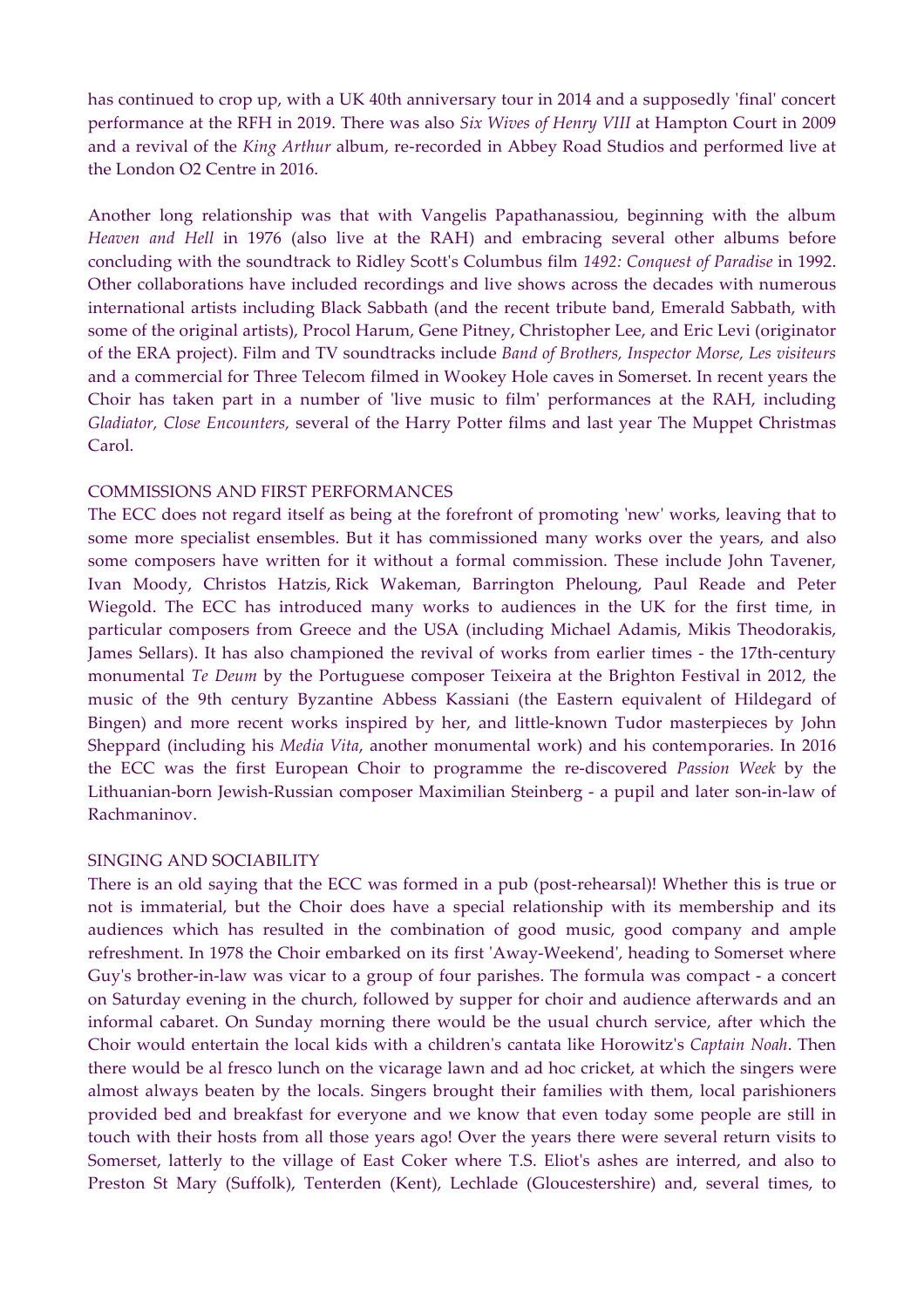Ramsbury in Wiltshire, the last of which has become something of a favourite and a fairly regular haunt (the first visit there was in 1982).

Back in London there developed a tradition of an annual 'supper concert' in our home rehearsal Church of St Andrew-by-the-Wardrobe in the City. This followed a similar format of a short concert without an interval, with supper and cabaret. There was also a glass of wine on offer on arrival, and the great value of this formula is that the Choir could sing virtually any repertoire it liked in the main recital and the audience would still turn up and enjoy it! Over a decade in this way we introduced many friends to music by Messiaen, Milhaud, Poulenc, Schoenberg, Richard Strauss, and many lesser known contemporary composers. Supper concerts traditionally happened in November. In recent years there has also developed a summer equivalent of concert plus picnic, notably most recently in Twickenham Parish Church where we can picnic in their Memorial garden right next to the Thames.

Quite apart from building relationships with our audience, the ECC is also justly proud of its social connections within its membership. It prides itself on being inclusive, welcoming singers irrespective of race or creed, and looking after each other when needed. At no time in its existence has this been more important than during Covid, when everyone managed to keep in touch via the Zoom rehearsal and chats, and also on social media.

## OUR SPONSORS AND DONORS

When the Choir was founded, most of the grants available to such groups were from local and regional Arts Associations, plus foundations like the Ralph Vaughan Williams and Holst Trusts, the Performing Right Society and sometimes the Musicians' Union. The Choir's first commercial sponsorship came in 1982, when Philips Business Systems sponsored an Anglo-French programme at the Queen Elizabeth Hall (and then took their guests to dinner across the river at the Savoy afterwards!). Then in the 1990s the Choir was fortunate enough to attract sponsorship from a property management company, JSS Property Services, and at the time ABSA (Association for British Sponsorship of the Arts) had set up a 'pairing scheme' under which a company sponsoring an arts organisation for the first time qualified for matching funding. We rather suddenly had £5k a year from JSS and £5k a year from ABSA. It was a golden age of promoting concerts with our own orchestra, the English Players. So we performed major works including the Bach B minor Mass and both Passions, and *The Dream of Gerontius* by Elgar. Sadly our friend at JSS moved on and his successor wasn't really into music so we needed to look elsewhere.

Over the years, as detailed elsewhere, the Choir had acquired a reputation for performing music from the Eastern Orthodox tradition (predominantly but not exclusively Greek) and much of this was supported by Greek foundations including the A.G.Leventis Foundation, the Michael Marks Charitable Trust and the Hellenic Foundation.

In 2012 the Choir received support from the BBC Performing Arts Trust 'Choral Enterprise Scheme' towards its performance of Teixeira's *Te Deum* and the commission of Ivan Moody's *Sub tuum praesidium* both for Brighton Festival.

Apart from sponsors and donors, the Choir has been fortunate in that it earns its living largely from its commercial engagements, and these in turn subsidise the more unusual promotions. Sadly with Covid that particular income stream has all but disappeared.